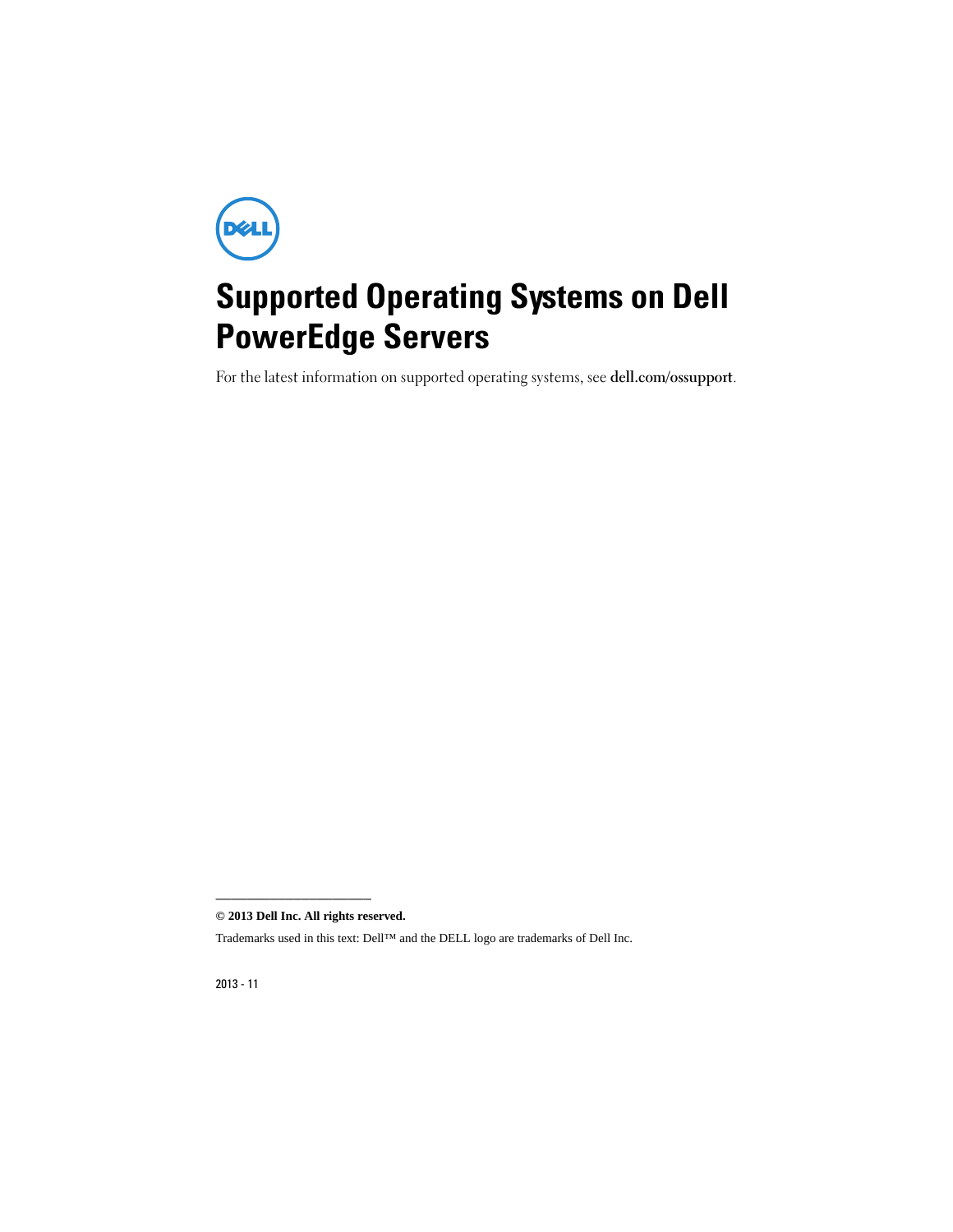

## Dell PowerEdge 系统上受支持的操 作系统

有关支持的操作系统的最新信息,请参阅 dell.com/ossupport。

\_\_\_\_\_\_\_\_\_\_\_\_\_\_\_\_\_\_\_\_ © 2013 Dell Inc. 保留所有权利。

本文中使用的商标:Dell™ 和 DELL 徽标是 Dell Inc. 的商标。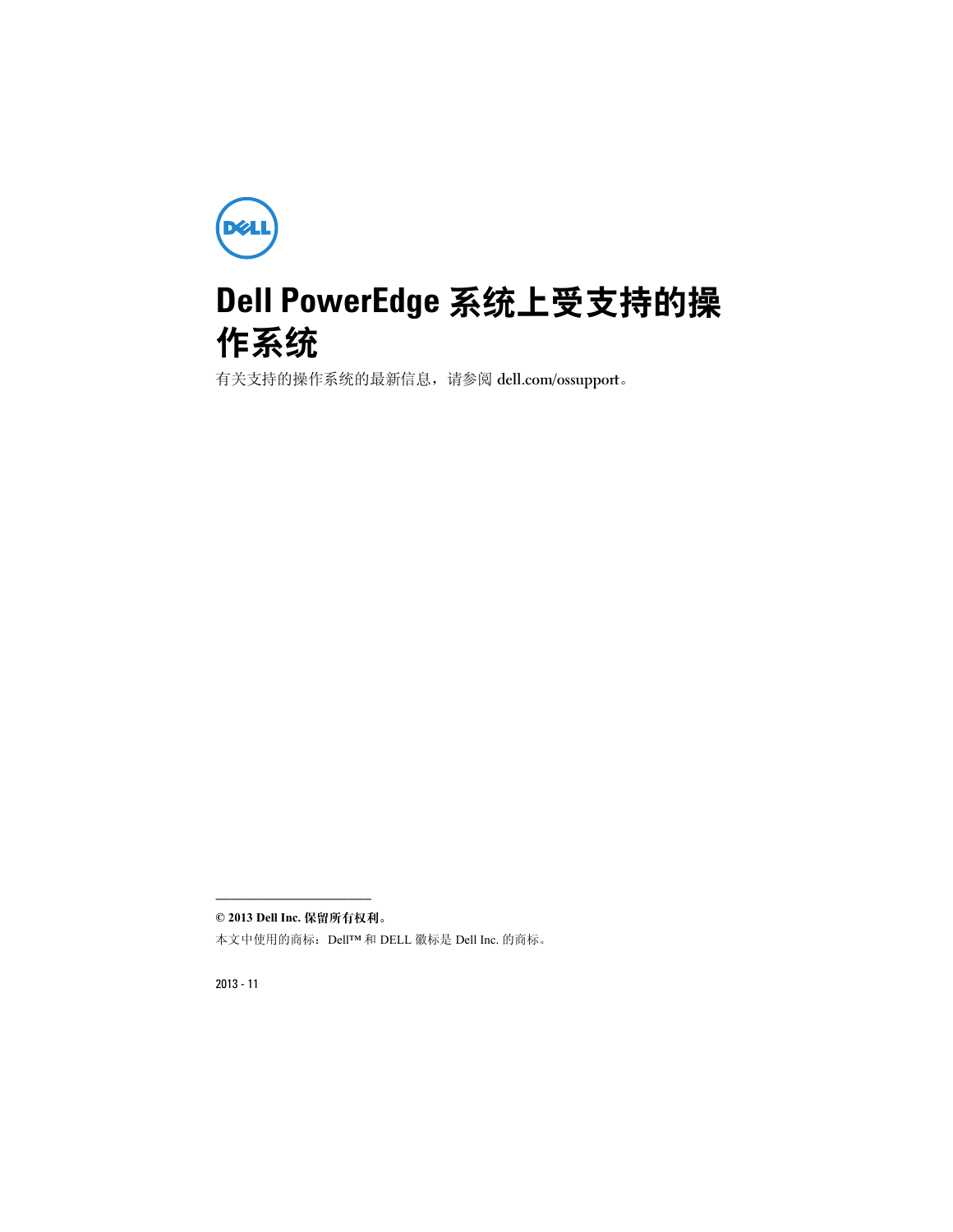

# **Podporované operační systémy na systémech Dell PowerEdge**

Nejnovější informace o podporovaných operačních systémech naleznete na webu **dell.com/ossupport**.

**<sup>© 2013</sup> Dell Inc. Všechna práva vyhrazena.**

Ochranné známky použité v tomto textu: Dell™ a logo DELL jsou ochranné známky společnosti Dell Inc.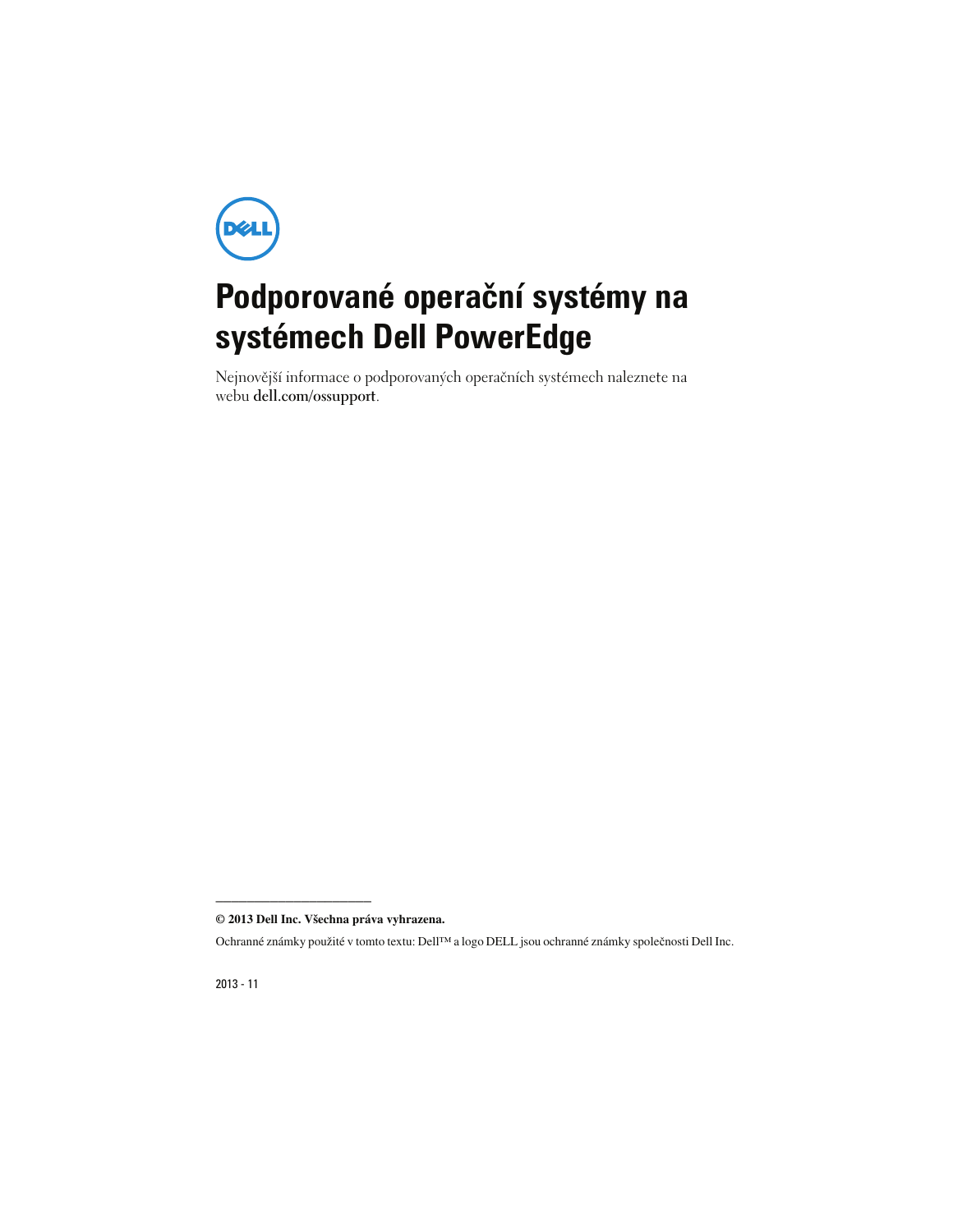**DØLI** 

# Systèmes d'exploitation pris en charge par les systèmes Dell PowerEdge

Pour obtenir les dernières informations sur les systèmes d'exploitation pris en charge, rendez-vous sur le site dell.com/ossupport.

<sup>—&</sup>lt;br>© 2013 <mark>Dell Inc. Tous droits r</mark><br>Marques mentionnées dans ce o **© 2013 Dell Inc. Tous droits réservés.**

Marques mentionnées dans ce document : Dell™ et le logo DELL sont des marques de Dell Inc.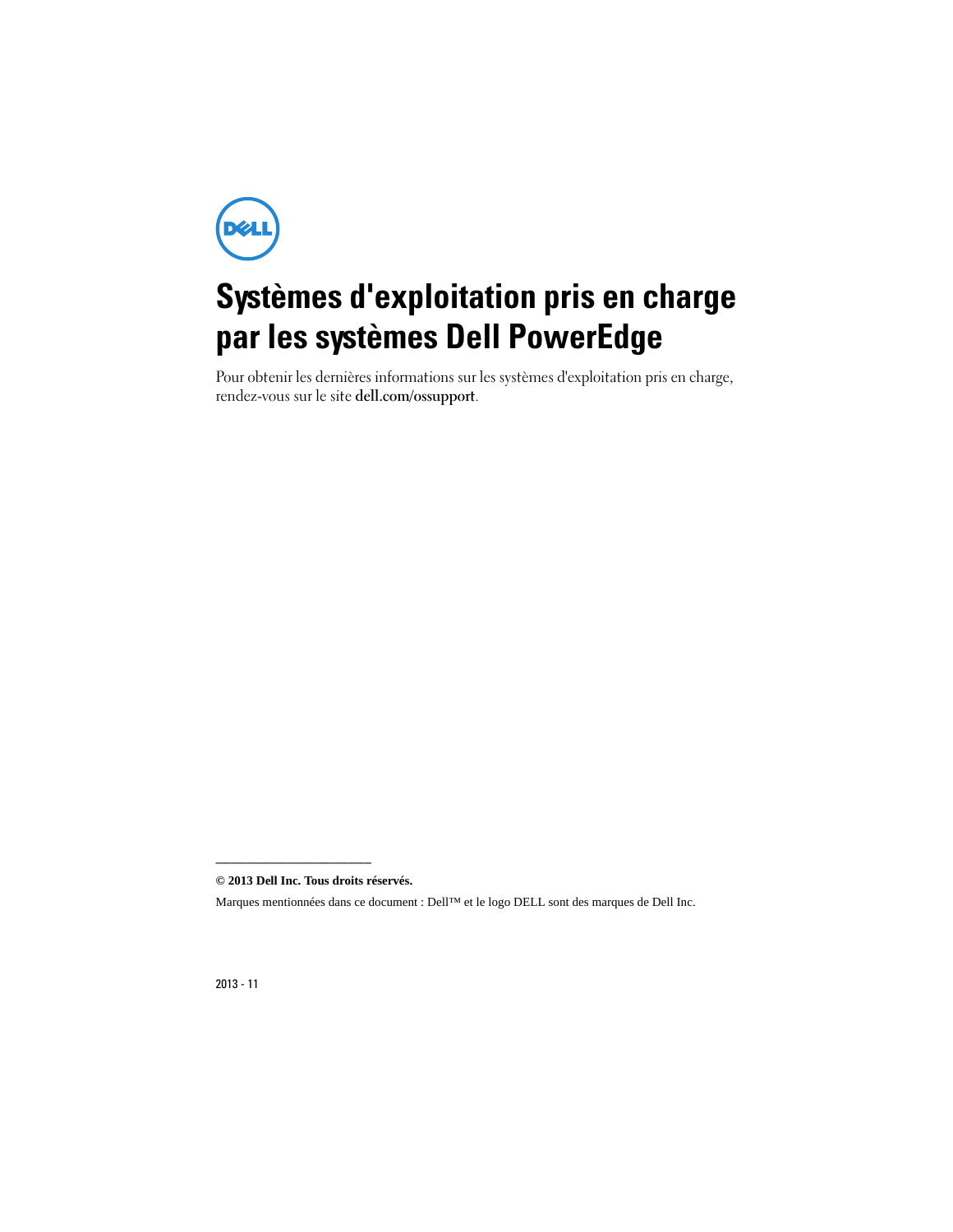

# Unterstützte Betriebssysteme auf Dell PowerEdge-Systemen

Aktuelle Informationen zu den unterstützten Betriebssystemen erhalten Sie unter dell.com/ossupport.

**<sup>© 2013</sup> Dell Inc. Alle Rechte vorbehalten.**

Marken in diesem Text: Dell™ und das DELL Logo sind Marken von Dell Inc.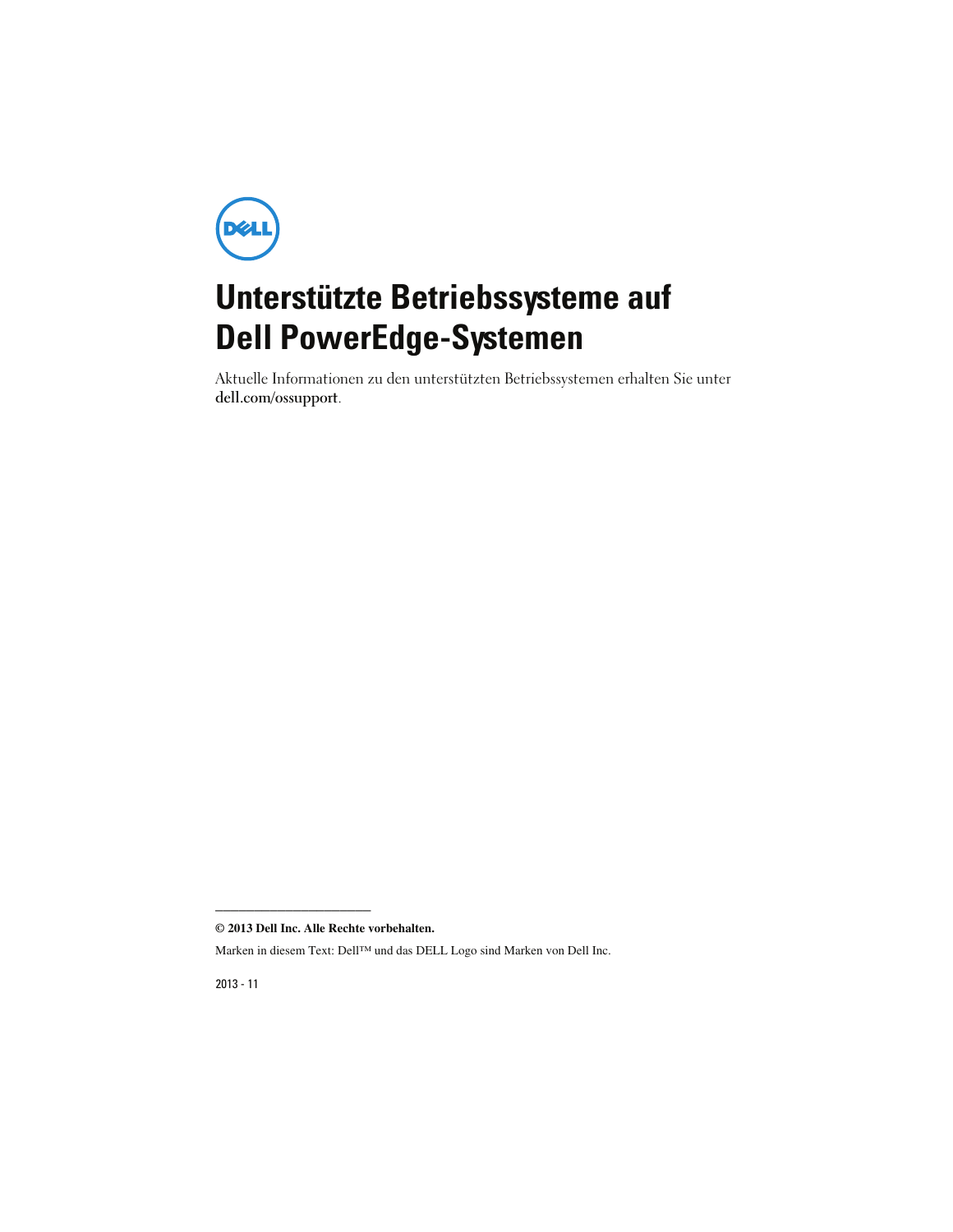

## Υποστηριζόμενα λειτουργικά συστήματα σε συστήματα **Dell PowerEdge**

Για τις πιο πρόσφατες πληροφορίες σχετικά με τα λειτουργικά συστήματα που υποστηρίζονται, επισκεφτείτε τη διεύθυνση **dell.com/ossupport**.

**© 2013 Dell Inc.** Με επιφύλαξη κάθε νόμιμου δικαιώματος**.**

2013 - 11

Εμπορικά σήματα που χρησιμοποιούνται σε αυτό το κείμενο: η ονομασία Dell™, το λογότυπο DELL είναι εμπορικά σήματα της Dell Inc.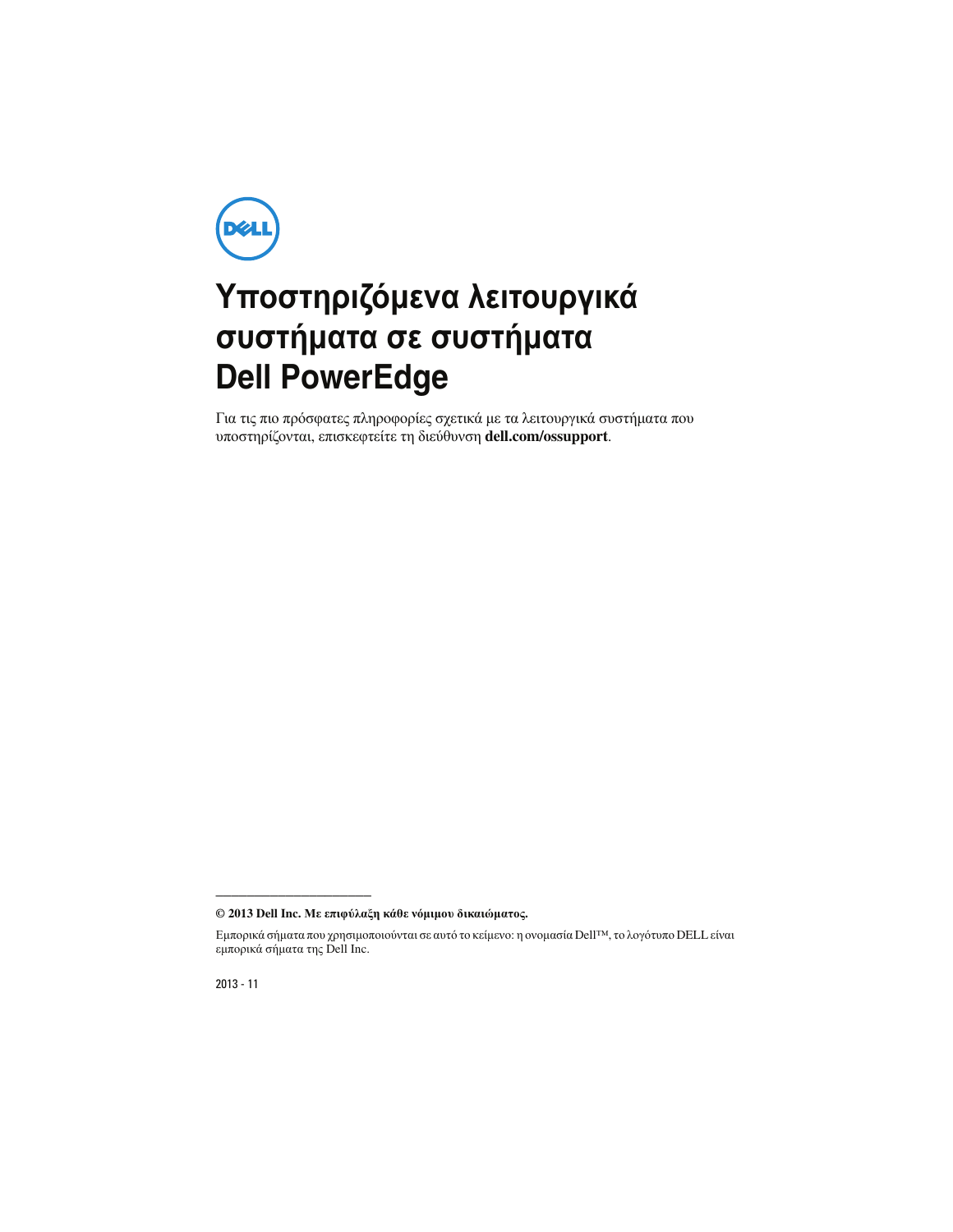

# Sistem Pengoperasian yang Didukung pada Sistem Dell PowerEdge

Untuk informasi terbaru mengenai sistem pengoperasian yang didukung, lihat dell.com/ossupport.

**© 2013 Dell Inc. Hak cipta dilindungi undang-undang.**

\_\_\_\_\_\_\_\_\_\_\_\_\_\_\_\_\_\_\_\_

Merek dagang yang digunakan dalam dokumen ini: Dell™ dan logo DELL adalah merek dagang dari Dell Inc.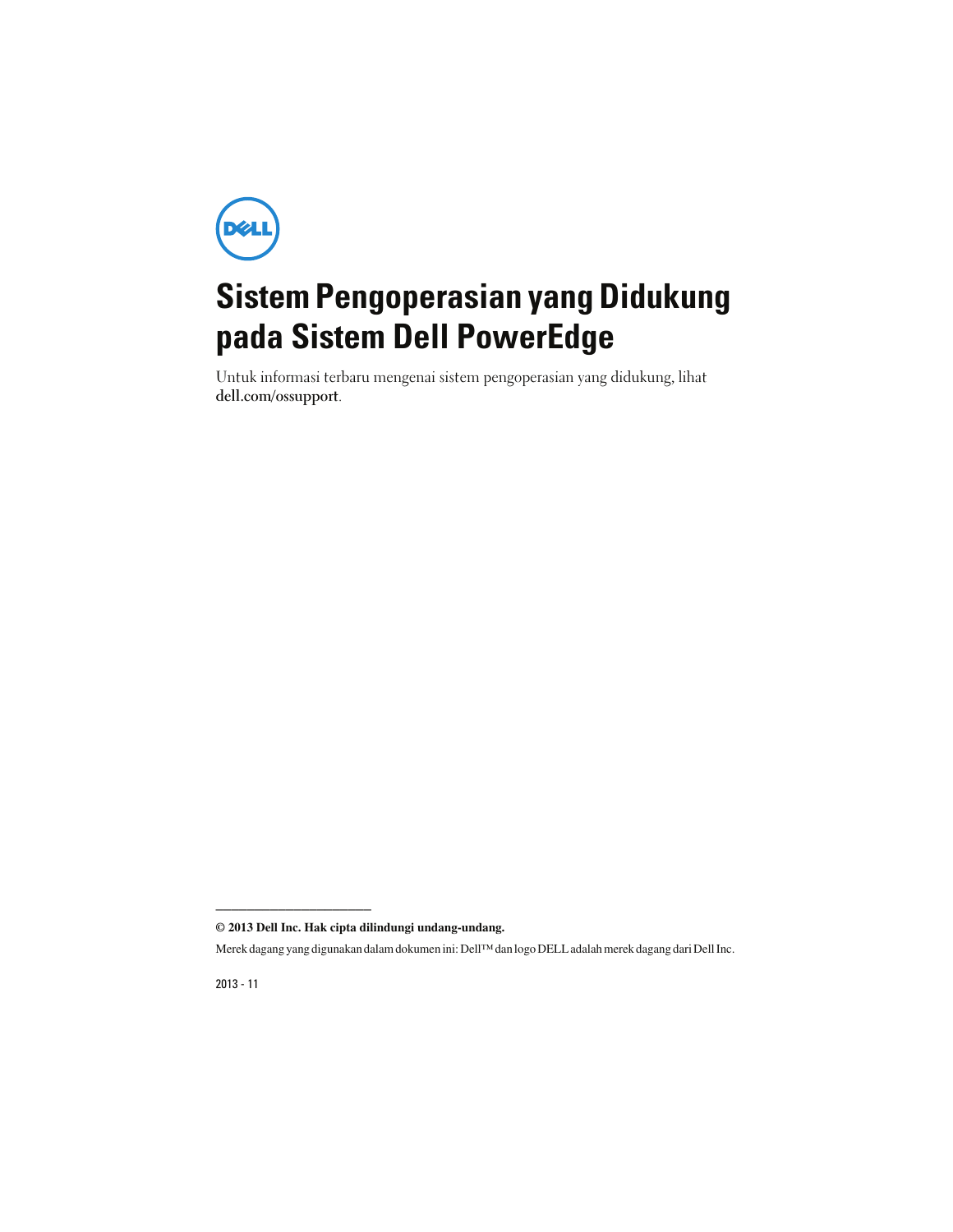

#### Dell PowerEdge システム対応のオ ペレーティングシステム

対応 OS の最新情報については、dell.com/ossupport を参照してください。

**© 2013** すべての著作権は **Dell Inc.** にあります。

\_\_\_\_\_\_\_\_\_\_\_\_\_\_\_\_\_\_\_\_

本書に使⽤されている商標:Dell™ および DELL ロゴは Dell Inc. の商標です。

2013年11月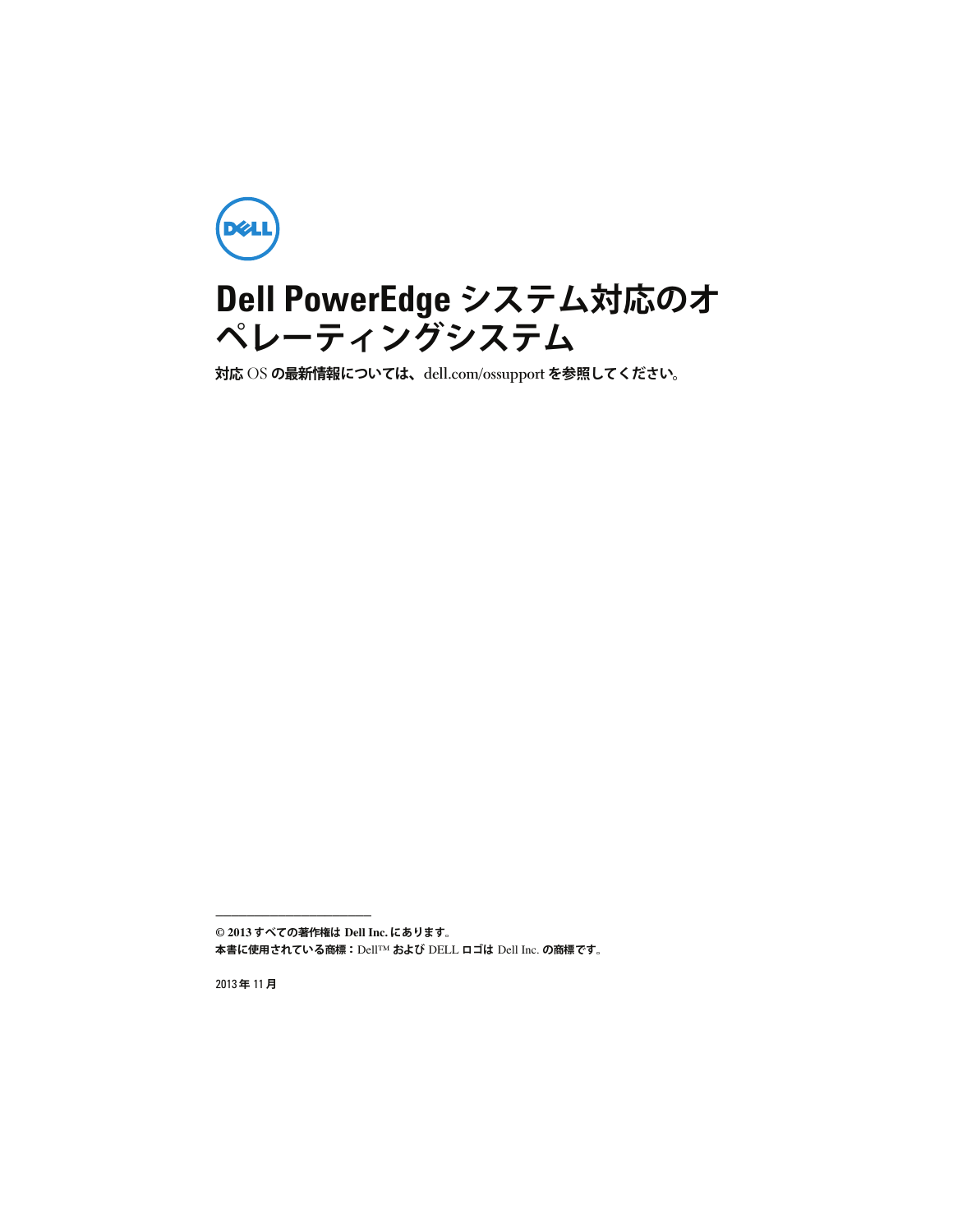

## Dell PowerEdge 시스템에서 지원되 는 운영 체제

지원되는 운영 체제에 대한 최신 정보는 dell.com/ossupport <sup>를</sup> 참조하십시오 .

*©* **2013 Dell Inc.** 저작권 본사 소유 .

\_\_\_\_\_\_\_\_\_\_\_\_\_\_\_\_\_\_\_\_

본 설명서에 사용된 상표인 Dell™ DELL 로고는 Dell Inc. 의 상표입니다 .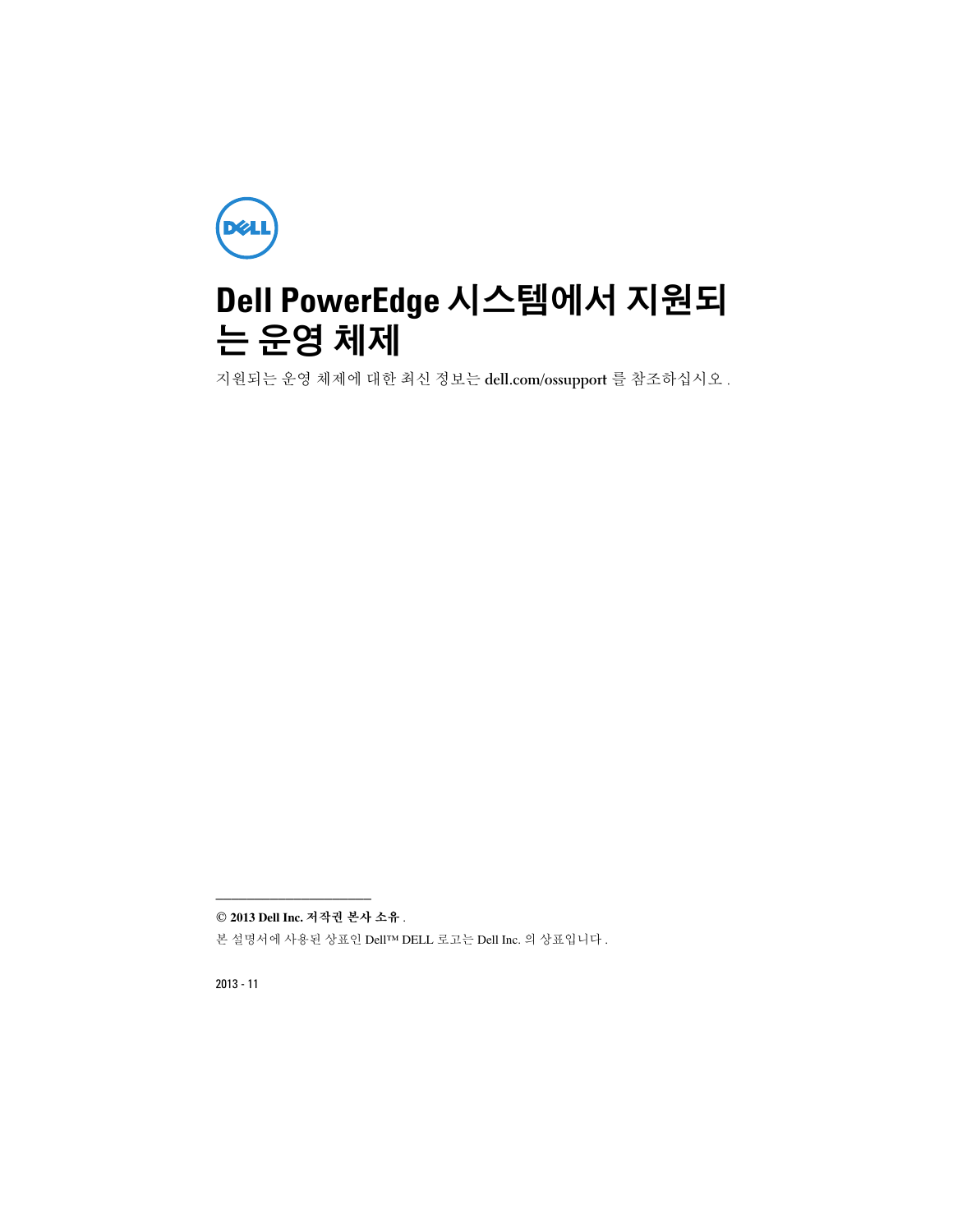

## **Systemy operacyjne zgodne z serwerami Dell PowerEdge**

Najbardziej aktualne informacje na temat zgodnych systemów operacyjnych znajdują się na stronie **dell.com/ossupport**.

**<sup>© 2013</sup> Dell Inc. Wszelkie prawa zastrze**ż**one.**

Znaki towarowe użyte w niniejszym dokumencie: Dell™ i logo DELL są znakami towarowymi firmy Dell Inc.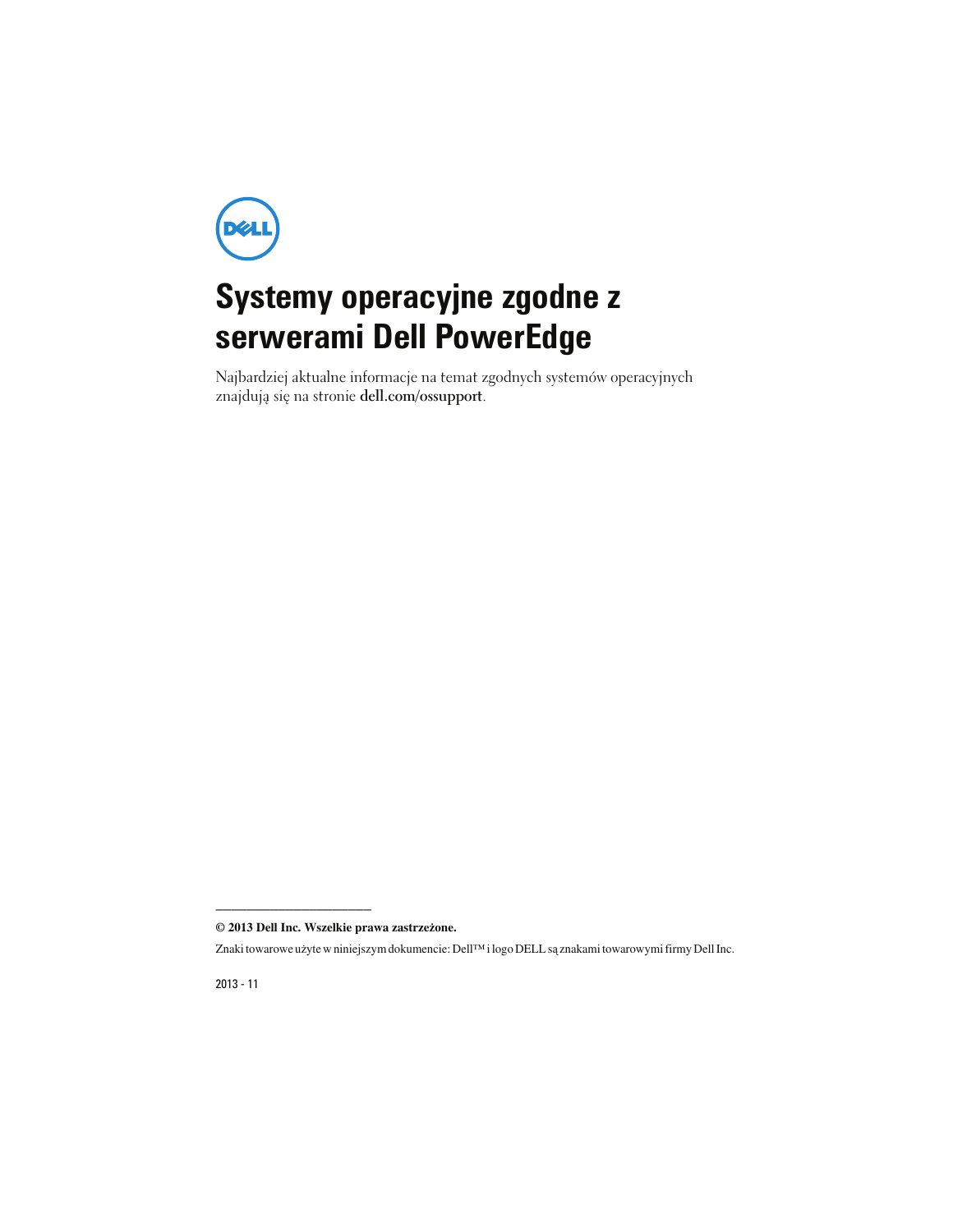

# Sistemas operacionais suportados em sistemas Dell PowerEdge

Para obter as informações mais recentes sobre os sistemas operacionais suportados, consulte dell.com/ossupport.

\_\_\_\_\_\_\_\_\_\_\_\_\_\_\_\_\_\_\_\_

Novembro de 2013

**<sup>© 2013</sup> Dell Inc. Todos os direitos reservados.**

Marcas comerciais usadas neste texto: Dell™ e o logotipo DELL são marcas comerciais da Dell Inc.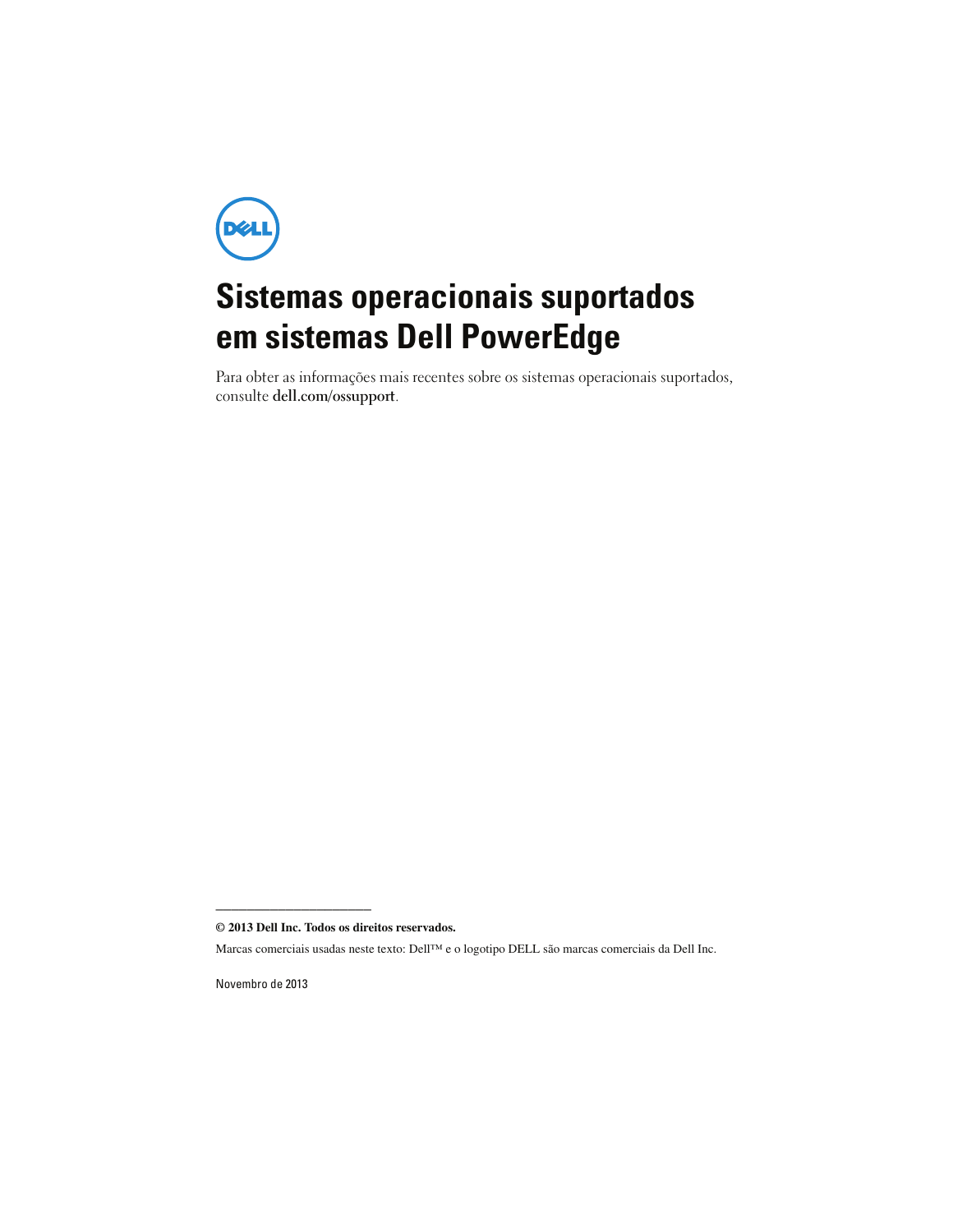

## Sistemas operativos compatibles con sistemas Dell PowerEdge

Para obtener la información más reciente sobre los sistemas operativos admitidos, visite dell.com/ossupport.

**<sup>© 2013</sup> Dell Inc. Todos los derechos reservados.**

Marcas comerciales utilizadas en este texto: Dell™ y el logotipo de DELL son marcas comerciales de Dell Inc.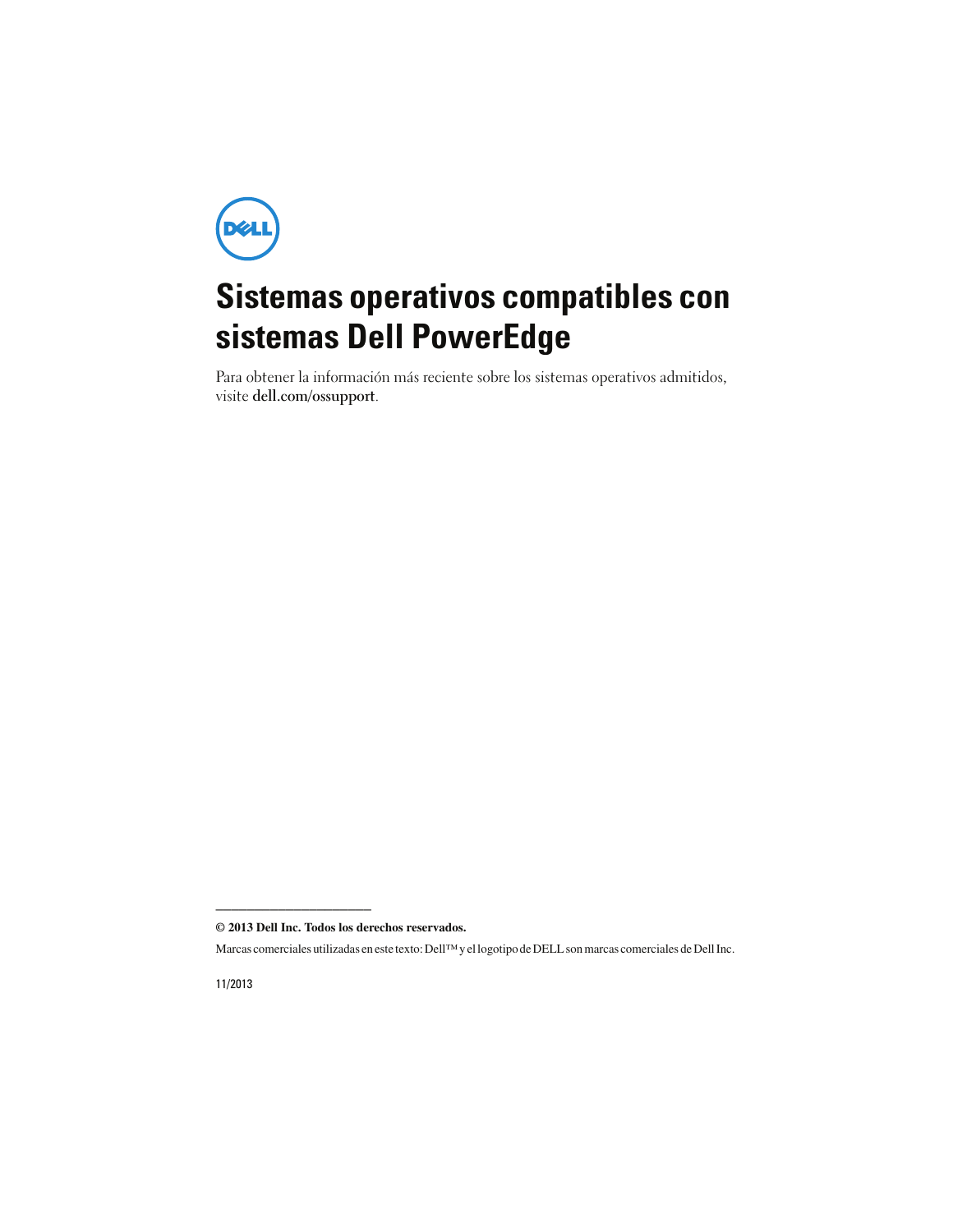

# **Dell PowerEdge Sistemlerinde Desteklenen** İş**letim Sistemleri**

Desteklenen işletim sistemleri hakkında en son bilgiler için, bkz. **dell.com/ossupport**.

—<br>© 2013 <mark>Dell Inc. Tüm hakları</mark><br>Bu metinde kullanılan ticari ma **© 2013 Dell Inc. Tüm hakları saklıdır.**

Bu metinde kullanılan ticari markalar: Dell™ ve DELL logosu Dell Inc. kuruluşunun ticari markalarıdır.